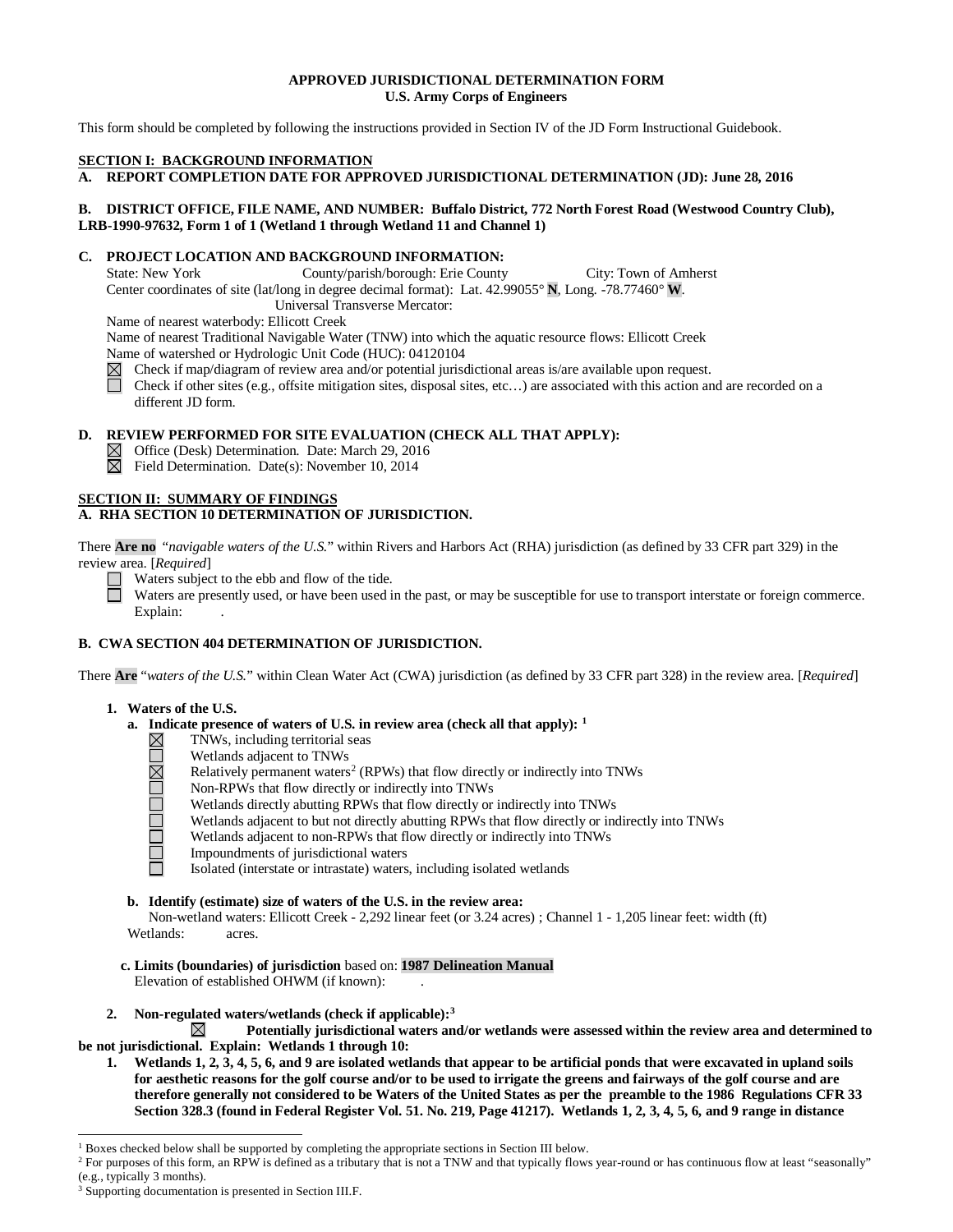**from Ellicott Creek (a TNW that is designated as Wetland 11 on the delineation map) from a low of approximately 1,300 linear feet to a high of approximately 2,200 linear feet. Due to the lack of proximity and topographic features there is no possibility of a shallow subsurface connection to Ellicott Creek (a TNW). Wetlands 3, 4, 6, and 9 retain primarily pond characteristics while Wetlands 1, 2 and 5 exhibit more palustrine characteristics. Acreages: Wetland 1 – 0.309 acres; Wetland 2 – 0.229 acres; Wetland 3 – 0.601 acres; Wetland 4 – 1.02 acres; Wetland 5 – 0.660 acres; Wetland 6 – 0.915 acres)**

- **2. Wetlands 7 (0.052 acres), 8 (0.173 acres) , and 10 (0.058 acres) are isolated wetlands with no outlet. These wetlands are depressional wetlands formed over time probably as a result of grading or construction activities and have no potential to affect interstate commerce under 328.3(a)(3)(i-iii) (See Section IV.B of this form); therefore, Wetlands 7, 8 and 10 are considered to be intrastate, non-navigable, isolated waters and are therefore determined to not be jurisdictional under Section 404 of the Clean Water Act. Wetlands 7 and 8 are approximately 950 linear feet from the nearest jurisdictional waterbody (Ellicott Creek) and Wetland 10 is approximately 890 linear feet from Ellicott Creek. There is no potential for shallow subsurface connection to Ellicott Creek due to the distance between the wetlands and the creek. Aerial photographs from the late 1920's and 1957, soil maps prepared on data collected during the 1967-1977 time frame, and topographic maps provide no indicators that ponded water existed in the areas of these wetlands prior to the construction of the golf course.**
- **3. Total isolated wetland acreage: 4.18 acres (Acreages: Wetland 1 – 0.309 acres; Wetland 2 – 0.229 acres; Wetland 3 – 0.601 acres; Wetland 4 – 1.02 acres; Wetland 5 – 0.660 acres; Wetland 6 – 0.915 acres; Wetland 7 – 0.052 acres; Wetland 8 – 0.173 acres; Wetland 9 – 0.160 acres; Wetland 10 – 0.058 acres)**

.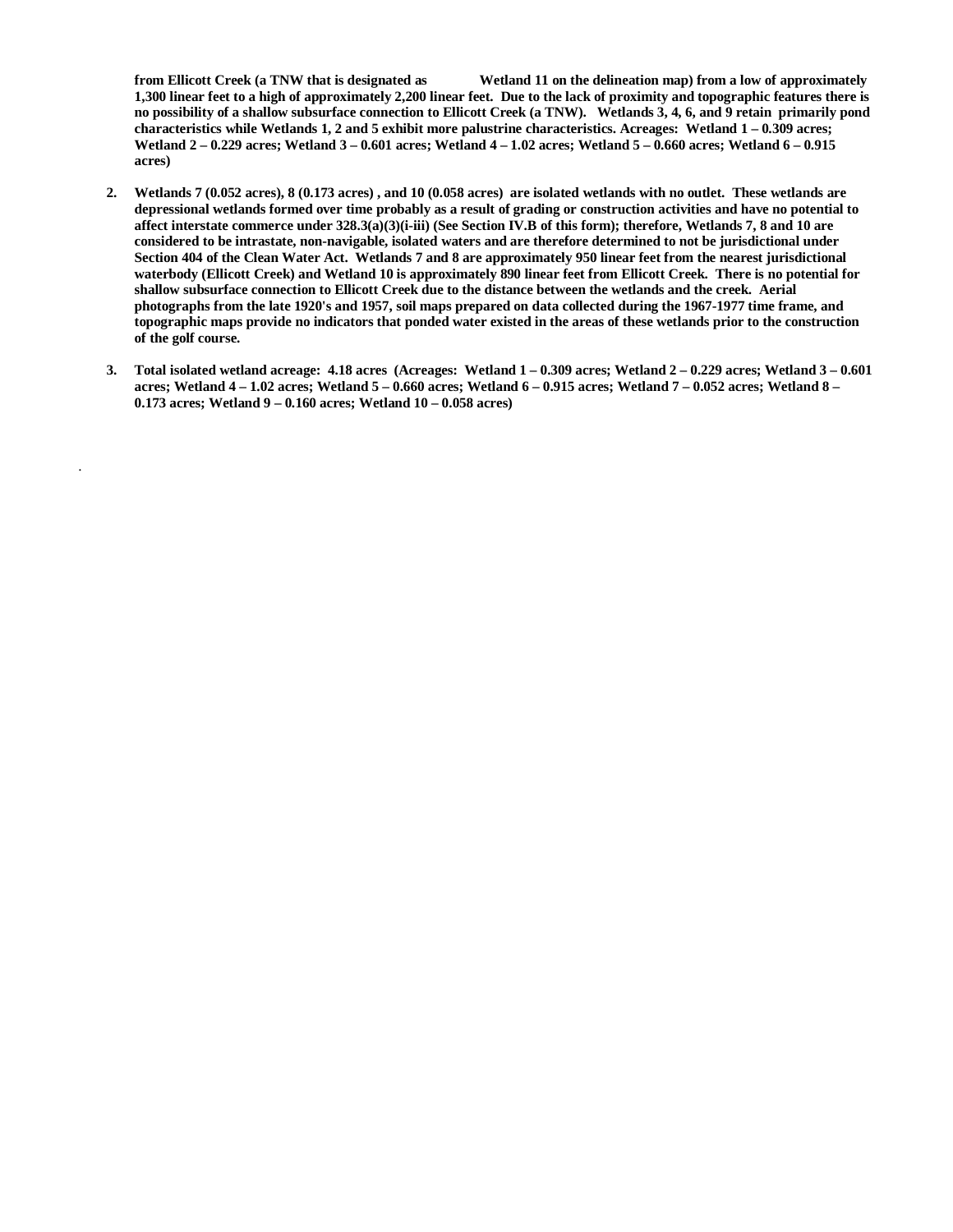## **SECTION III: CWA ANALYSIS**

## **A. TNWs AND WETLANDS ADJACENT TO TNWs**

**The agencies will assert jurisdiction over TNWs and wetlands adjacent to TNWs. If the aquatic resource is a TNW, complete Section III.A.1 and Section III.D.1. only; if the aquatic resource is a wetland adjacent to a TNW, complete Sections III.A.1 and 2 and Section III.D.1.; otherwise, see Section III.B below**.

# **1. TNW**

Identify TNW: **Ellicott Creek**.

Summarize rationale supporting determination: On June 12, 2008 an approved jurisdictional determination form for this TNW has been completed for this section of Ellicott Creek by the Buffalo District. Additionally, the Buffalo District has determined that a site/project specific jurisdictional determination involving this TNW is not required as a TNW designation has already been completed. This TNW jurisdictional determination form for this section of Ellicott Creek has been attached as supporting documentation.

## **2. Wetland adjacent to TNW**

Summarize rationale supporting conclusion that wetland is "adjacent": .

# **B. CHARACTERISTICS OF TRIBUTARY (THAT IS NOT A TNW) AND ITS ADJACENT WETLANDS (IF ANY):**

**This section summarizes information regarding characteristics of the tributary and its adjacent wetlands, if any, and it helps determine whether or not the standards for jurisdiction established under Rapanos have been met.** 

**The agencies will assert jurisdiction over non-navigable tributaries of TNWs where the tributaries are "relatively permanent waters" (RPWs), i.e. tributaries that typically flow year-round or have continuous flow at least seasonally (e.g., typically 3 months). A wetland that directly abuts an RPW is also jurisdictional. If the aquatic resource is not a TNW, but has year-round (perennial) flow, skip to Section III.D.2. If the aquatic resource is a wetland directly abutting a tributary with perennial flow, skip to Section III.D.4.**

**A wetland that is adjacent to but that does not directly abut an RPW requires a significant nexus evaluation. Corps districts and EPA regions will include in the record any available information that documents the existence of a significant nexus between a relatively permanent tributary that is not perennial (and its adjacent wetlands if any) and a traditional navigable water, even though a significant nexus finding is not required as a matter of law.**

**If the waterbody[4](#page-2-0) is not an RPW, or a wetland directly abutting an RPW, a JD will require additional data to determine if the waterbody has a significant nexus with a TNW. If the tributary has adjacent wetlands, the significant nexus evaluation must consider the tributary in combination with all of its adjacent wetlands. This significant nexus evaluation that combines, for analytical purposes, the tributary and all of its adjacent wetlands is used whether the review area identified in the JD request is the tributary, or its adjacent wetlands, or both. If the JD covers a tributary with adjacent wetlands, complete Section III.B.1 for the tributary, Section III.B.2 for any onsite wetlands, and Section III.B.3 for all wetlands adjacent to that tributary, both onsite and offsite. The determination whether a significant nexus exists is determined in Section III.C below.**

- **1. Characteristics of non-TNWs that flow directly or indirectly into TNW**
	- **(i) General Area Conditions:**

Watershed size: **Pick List** Drainage area: 0.16 **square miles** Average annual rainfall: 37.3 inches Average annual snowfall: 95 inches

- **(ii) Physical Characteristics:**
	- (a) Relationship with TNW:  $\Box$  Tributary flows directly into TNW.  $\boxtimes$  Tributary flows through 2 tributaries before entering TNW.

Project waters are **1 (or less)** river miles from TNW. Project waters are **Pick List** river miles from RPW. Project waters are **1 (or less)** aerial (straight) miles from TNW. Project waters are **Pick List** aerial (straight) miles from RPW. Project waters cross or serve as state boundaries. Explain:

<span id="page-2-0"></span> <sup>4</sup> Note that the Instructional Guidebook contains additional information regarding swales, ditches, washes, and erosional features generally and in the arid West.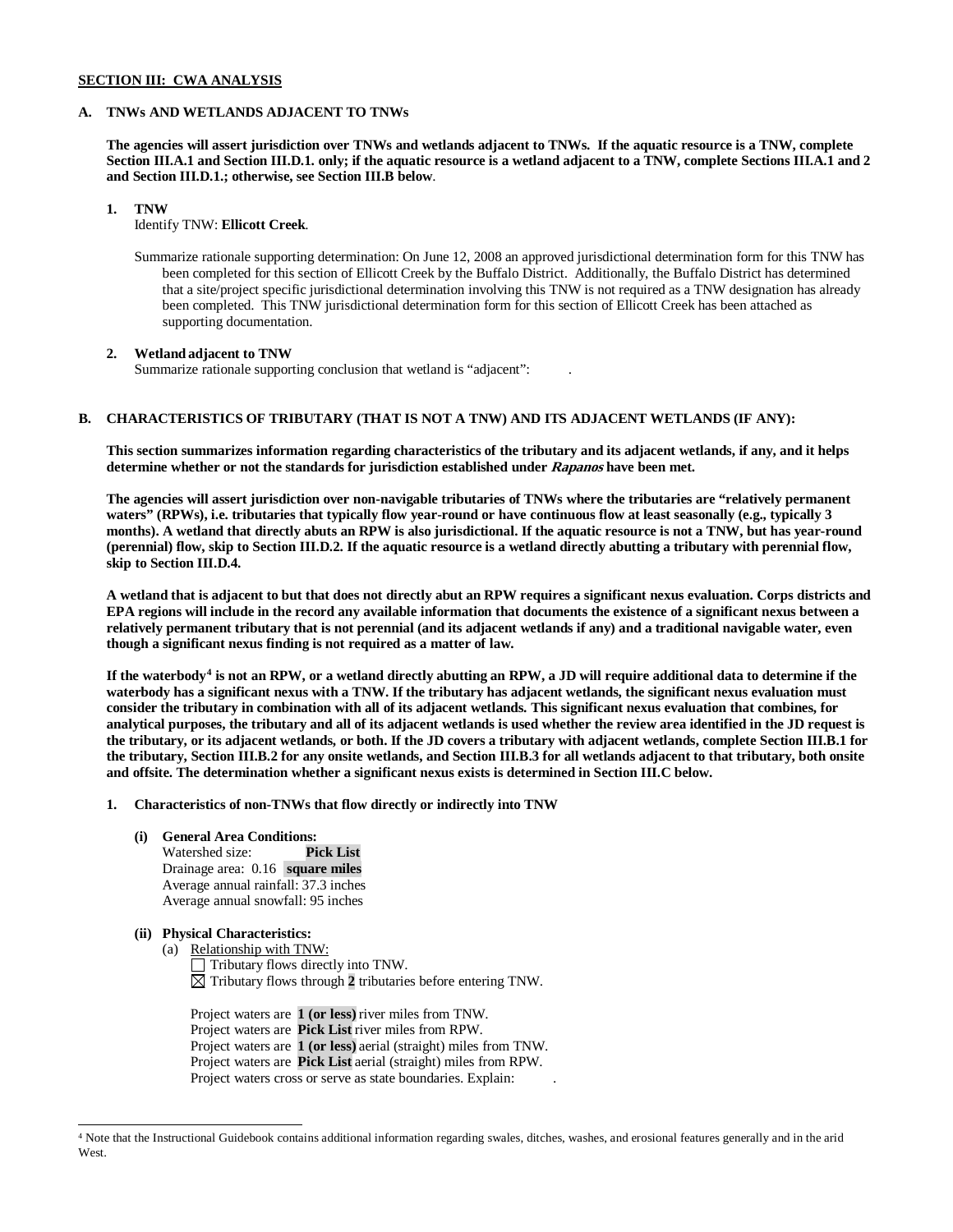Identify flow route to TNW<sup>[5](#page-3-0)</sup>: Channel 1 flows northwesterly across the southern half of the Westwood Site parcel to Frankhauser Road where it enters the stormwater collection system for the Town of Amherst. . Tributary stream order, if known: .

(b) General Tributary Characteristics (check all that apply)

| (b)       | General Tributary Characteristics (check all that apply):<br>Tributary is:<br>Natural                                                                                                                                                                                                                                                                                                                                                                                                                                                                                                                                                                                |
|-----------|----------------------------------------------------------------------------------------------------------------------------------------------------------------------------------------------------------------------------------------------------------------------------------------------------------------------------------------------------------------------------------------------------------------------------------------------------------------------------------------------------------------------------------------------------------------------------------------------------------------------------------------------------------------------|
|           | Artificial (man-made). Explain:<br>$\boxtimes$ Manipulated (man-altered). Explain: The stream (Channel 1) has been highly manipulated. It                                                                                                                                                                                                                                                                                                                                                                                                                                                                                                                            |
|           | follows some portion of the natural flow pattern as seen on topographic maps (flowing from easterly to westerly) but it has been<br>artificially widened, deepened, and forced into unnatural 90 degree bends. The natural flow path leading under Frankhauser Road to the<br>west has been blocked and the stream now flows into the stormwater/sanitary sewer system of the Town of Amherst.                                                                                                                                                                                                                                                                       |
|           | Tributary properties with respect to top of bank (estimate):<br>Average width: 8 feet<br>Average depth: 3 feet<br>Average side slopes: Vertical (1:1 or less)                                                                                                                                                                                                                                                                                                                                                                                                                                                                                                        |
|           | Primary tributary substrate composition (check all that apply):<br>$\boxtimes$ Silts<br>Sands<br>Concrete<br>$\boxtimes$ Muck<br>Cobbles<br>Gravel<br>$\boxtimes$ Vegetation. Type/% cover: Cattails, emergent vegetation 35% cover total but is found<br>Bedrock<br>only in the most eastern portions of the channel.<br>Other. Explain:                                                                                                                                                                                                                                                                                                                            |
| were any. | Tributary condition/stability [e.g., highly eroding, sloughing banks]. Explain: stable.<br>Presence of run/riffle/pool complexes. Explain: None. The channel has been artifically manipulated such that if there                                                                                                                                                                                                                                                                                                                                                                                                                                                     |
|           | Tributary geometry: Relatively straight<br>Tributary gradient (approximate average slope):<br>%                                                                                                                                                                                                                                                                                                                                                                                                                                                                                                                                                                      |
|           | $(c)$ Flow:<br>Tributary provides for: Seasonal flow<br>Estimate average number of flow events in review area/year: 6-10<br>Describe flow regime: The stream collects runoff from the adjacent parcel which is currently a former golf course.<br>Other information on duration and volume:                                                                                                                                                                                                                                                                                                                                                                          |
|           | Surface flow is: Discrete and confined. Characteristics:                                                                                                                                                                                                                                                                                                                                                                                                                                                                                                                                                                                                             |
|           | Subsurface flow: Pick List. Explain findings:<br>$\Box$ Dye (or other) test performed:                                                                                                                                                                                                                                                                                                                                                                                                                                                                                                                                                                               |
|           | Tributary has (check all that apply):<br>$\boxtimes$ Bed and banks<br>$\boxtimes$ OHWM <sup>6</sup> (check all indicators that apply):<br>clear, natural line impressed on the bank<br>the presence of litter and debris<br>changes in the character of soil<br>destruction of terrestrial vegetation<br>shelving<br>the presence of wrack line<br>vegetation matted down, bent, or absent<br>⊠<br>sediment sorting<br>leaf litter disturbed or washed away<br>scour<br>sediment deposition<br>multiple observed or predicted flow events<br>water staining<br>abrupt change in plant community<br>other (list):<br>$\Box$ Discontinuous OHWM. <sup>7</sup> Explain: |
|           | If factors other than the OHWM were used to determine lateral extent of CWA jurisdiction (check all that apply):                                                                                                                                                                                                                                                                                                                                                                                                                                                                                                                                                     |
|           | $\Box$ High Tide Line indicated by:<br>Mean High Water Mark indicated by:<br>$\mathbf{1}$<br>oil or scum line along shore objects<br>survey to available datum;<br>fine shell or debris deposits (foreshore)<br>physical markings;<br>physical markings/characteristics<br>$\Box$ vegetation lines/changes in vegetation types.<br>tidal gauges<br>other (list):                                                                                                                                                                                                                                                                                                     |

<span id="page-3-2"></span><span id="page-3-1"></span><span id="page-3-0"></span> <sup>5</sup> Flow route can be described by identifying, e.g., tributary a, which flows through the review area, to flow into tributary b, which then flows into TNW. <sup>6</sup>A natural or man-made discontinuity in the OHWM does not necessarily sever jurisdiction (e.g., where the stream temporarily flows underground, or where the OHWM has been removed by development or agricultural practices). Where there is a break in the OHWM that is unrelated to the waterbody's flow regime (e.g., flow over a rock outcrop or through a culvert), the agencies will look for indicators of flow above and below the break. 7Ibid.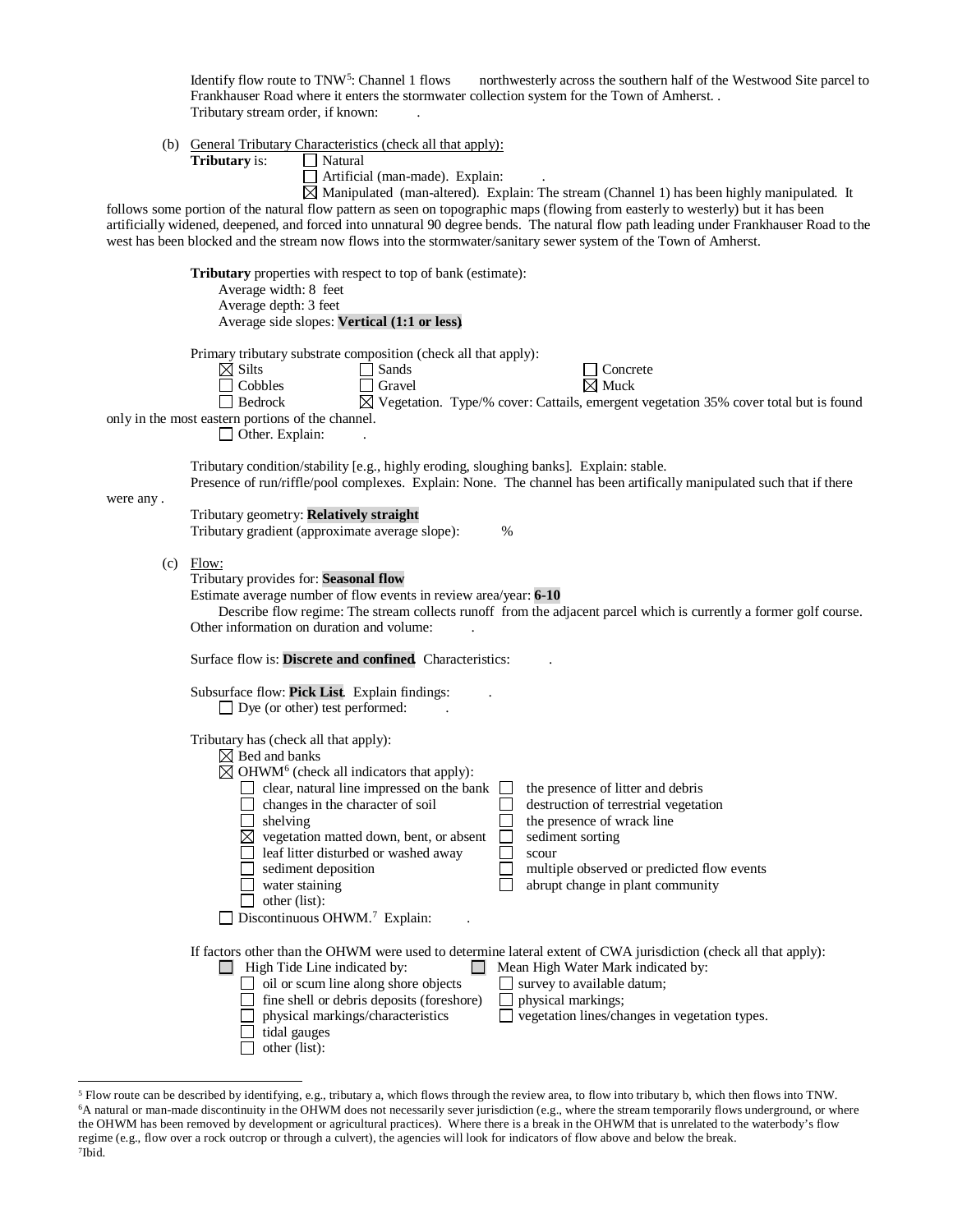# **(iii) Chemical Characteristics:**

Characterize tributary (e.g., water color is clear, discolored, oily film; water quality; general watershed characteristics, etc.). Explain: The water quality as determined from photographs and from the site visit is generally fairly murky. Identify specific pollutants, if known: .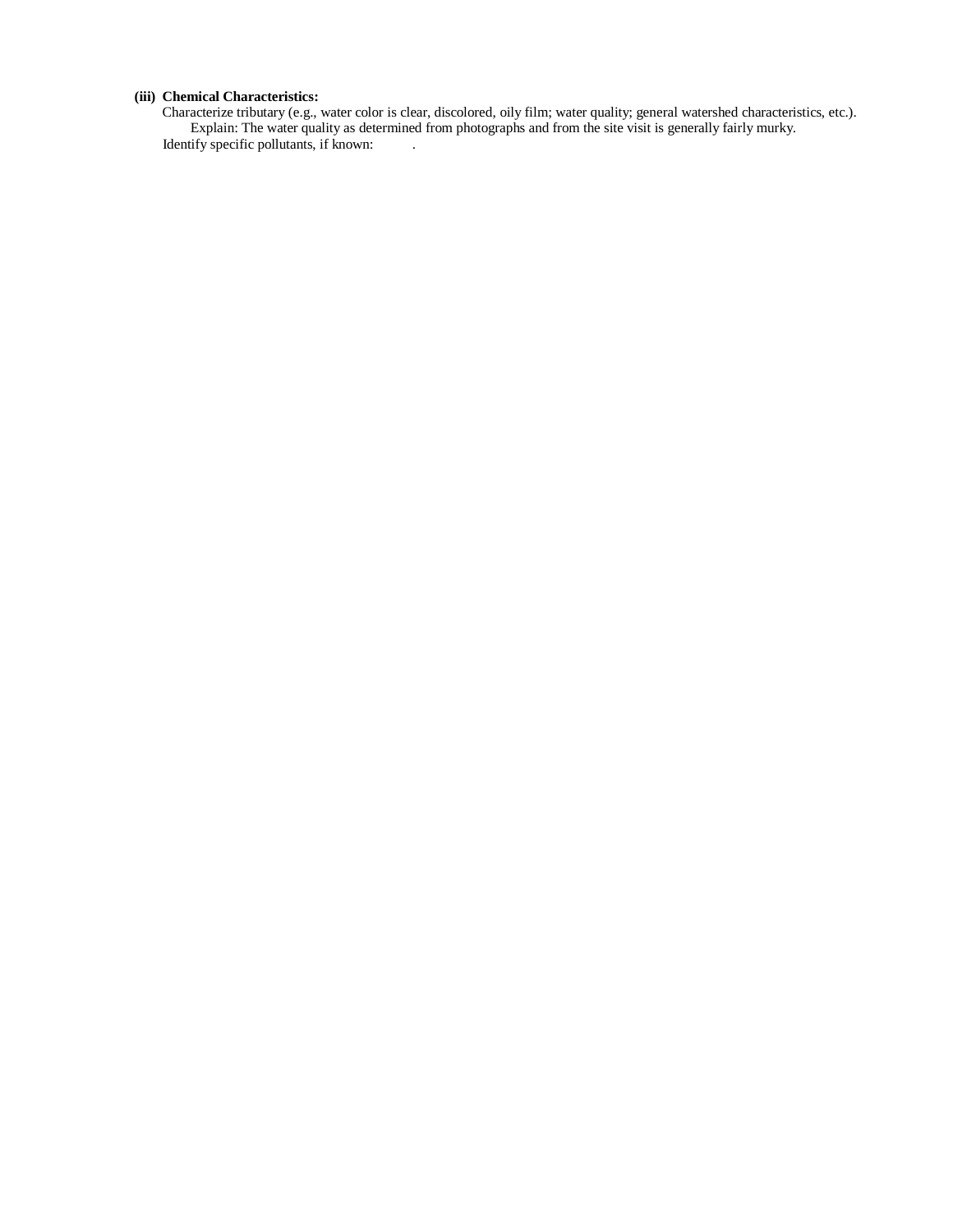#### **(iv) Biological Characteristics. Channel supports (check all that apply):**

- $\Box$  Riparian corridor. Characteristics (type, average width):
- $\boxtimes$  Wetland fringe. Characteristics: along the eastern portion of the Channel wetland vegetation exists.
- $\boxtimes$  Habitat for:
	- Federally Listed species. Explain findings: .
	- Fish/spawn areas. Explain findings:
	- Other environmentally-sensitive species. Explain findings: .
	- $\boxtimes$  Aquatic/wildlife diversity. Explain findings: Ducks and geese use Channel 1 as evidenced by photographs.

#### **2. Characteristics of wetlands adjacent to non-TNW that flow directly or indirectly into TNW**

#### **(i) Physical Characteristics:**

- (a) General Wetland Characteristics: Properties: Wetland size: acres Wetland type. Explain: Wetland quality. Explain: Project wetlands cross or serve as state boundaries. Explain: .
- (b) General Flow Relationship with Non-TNW: Flow is: **Pick List**. Explain:

Surface flow is**: Pick List**  Characteristics: .

Subsurface flow: **Pick List**. Explain findings: .  $\Box$  Dye (or other) test performed:

# (c) Wetland Adjacency Determination with Non-TNW:

Directly abutting

 $\Box$  Not directly abutting

- $\Box$  Discrete wetland hydrologic connection. Explain:
- $\Box$  Ecological connection. Explain:
- $\Box$  Separated by berm/barrier. Explain:

## (d) Proximity (Relationship) to TNW

Project wetlands are **Pick List** river miles from TNW. Project waters are **Pick List** aerial (straight) miles from TNW. Flow is from: **Pick List.** Estimate approximate location of wetland as within the **Pick List** floodplain.

#### **(ii) Chemical Characteristics:**

Characterize wetland system (e.g., water color is clear, brown, oil film on surface; water quality; general watershed characteristics; etc.). Explain:

Identify specific pollutants, if known: .

## **(iii) Biological Characteristics. Wetland supports (check all that apply):**

- Riparian buffer. Characteristics (type, average width):
- Vegetation type/percent cover. Explain: .
- Habitat for:
	- Federally Listed species. Explain findings:
	- Fish/spawn areas. Explain findings:
	- Other environmentally-sensitive species. Explain findings: .
	- $\Box$  Aquatic/wildlife diversity. Explain findings:

# **3. Characteristics of all wetlands adjacent to the tributary (if any)**

All wetland(s) being considered in the cumulative analysis: **Pick List**

Approximately () acres in total are being considered in the cumulative analysis.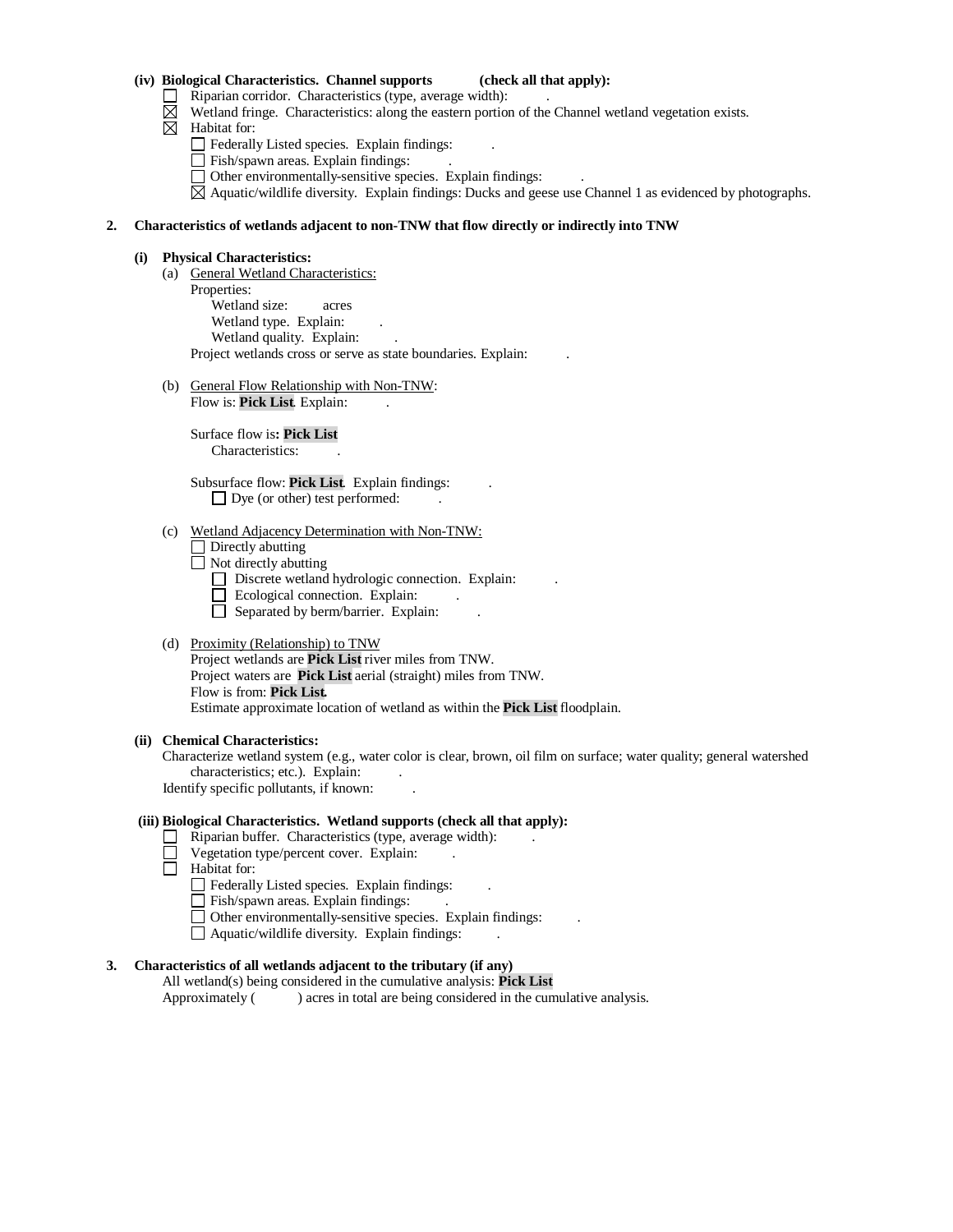For each wetland, specify the following:

Directly abuts? (Y/N) Size (in acres) Directly abuts? (Y/N) Size (in acres)

Summarize overall biological, chemical and physical functions being performed: .

# **C. SIGNIFICANT NEXUS DETERMINATION**

**A significant nexus analysis will assess the flow characteristics and functions of the tributary itself and the functions performed by any wetlands adjacent to the tributary to determine if they significantly affect the chemical, physical, and biological integrity of a TNW. For each of the following situations, a significant nexus exists if the tributary, in combination with all of its adjacent wetlands, has more than a speculative or insubstantial effect on the chemical, physical and/or biological integrity of a TNW. Considerations when evaluating significant nexus include, but are not limited to the volume, duration, and frequency of the flow of water in the tributary and its proximity to a TNW, and the functions performed by the tributary and all its adjacent wetlands. It is not appropriate to determine significant nexus based solely on any specific threshold of distance (e.g. between a tributary and its adjacent wetland or between a tributary and the TNW). Similarly, the fact an adjacent wetland lies within or outside of a floodplain is not solely determinative of significant nexus.** 

## **Draw connections between the features documented and the effects on the TNW, as identified in the** *Rapanos* **Guidance and discussed in the Instructional Guidebook. Factors to consider include, for example:**

- Does the tributary, in combination with its adjacent wetlands (if any), have the capacity to carry pollutants or flood waters to TNWs, or to reduce the amount of pollutants or flood waters reaching a TNW?
- Does the tributary, in combination with its adjacent wetlands (if any), provide habitat and lifecycle support functions for fish and other species, such as feeding, nesting, spawning, or rearing young for species that are present in the TNW?
- Does the tributary, in combination with its adjacent wetlands (if any), have the capacity to transfer nutrients and organic carbon that support downstream foodwebs?
- Does the tributary, in combination with its adjacent wetlands (if any), have other relationships to the physical, chemical, or biological integrity of the TNW?

## **Note: the above list of considerations is not inclusive and other functions observed or known to occur should be documented below:**

- **1. Significant nexus findings for non-RPW that has no adjacent wetlands and flows directly or indirectly into TNWs.** Explain findings of presence or absence of significant nexus below, based on the tributary itself, then go to Section III.D: .
- **2. Significant nexus findings for non-RPW and its adjacent wetlands, where the non-RPW flows directly or indirectly into TNWs.** Explain findings of presence or absence of significant nexus below, based on the tributary in combination with all of its adjacent wetlands, then go to Section III.D: .
- **3. Significant nexus findings for wetlands adjacent to an RPW but that do not directly abut the RPW.** Explain findings of presence or absence of significant nexus below, based on the tributary in combination with all of its adjacent wetlands, then go to Section III.D:

## **D. DETERMINATIONS OF JURISDICTIONAL FINDINGS. THE SUBJECT WATERS/WETLANDS ARE (CHECK ALL THAT APPLY):**

**1. TNWs and Adjacent Wetlands.** Check all that apply and provide size estimates in review area:  $\boxtimes$  TNWs: 2,292 linear feet width (ft), Or, 3.24 acres. TNWs: 2,292 linear feet width (ft), Or, 3.24 acres. Wetlands adjacent to TNWs: acres.

# **2. RPWs that flow directly or indirectly into TNWs.**

- Tributaries of TNWs where tributaries typically flow year-round are jurisdictional. Provide data and rationale indicating that tributary is perennial: .
- $\boxtimes$  Tributaries of TNW where tributaries have continuous flow "seasonally" (e.g., typically three months each year) are jurisdictional. Data supporting this conclusion is provided at Section III.B. Provide rationale indicating that tributary flows seasonally: Photographs submitted by agent and by adjacent property owner as well as letters submitted from adjacent property owenrs show the Channel 1 as having flow seasonally.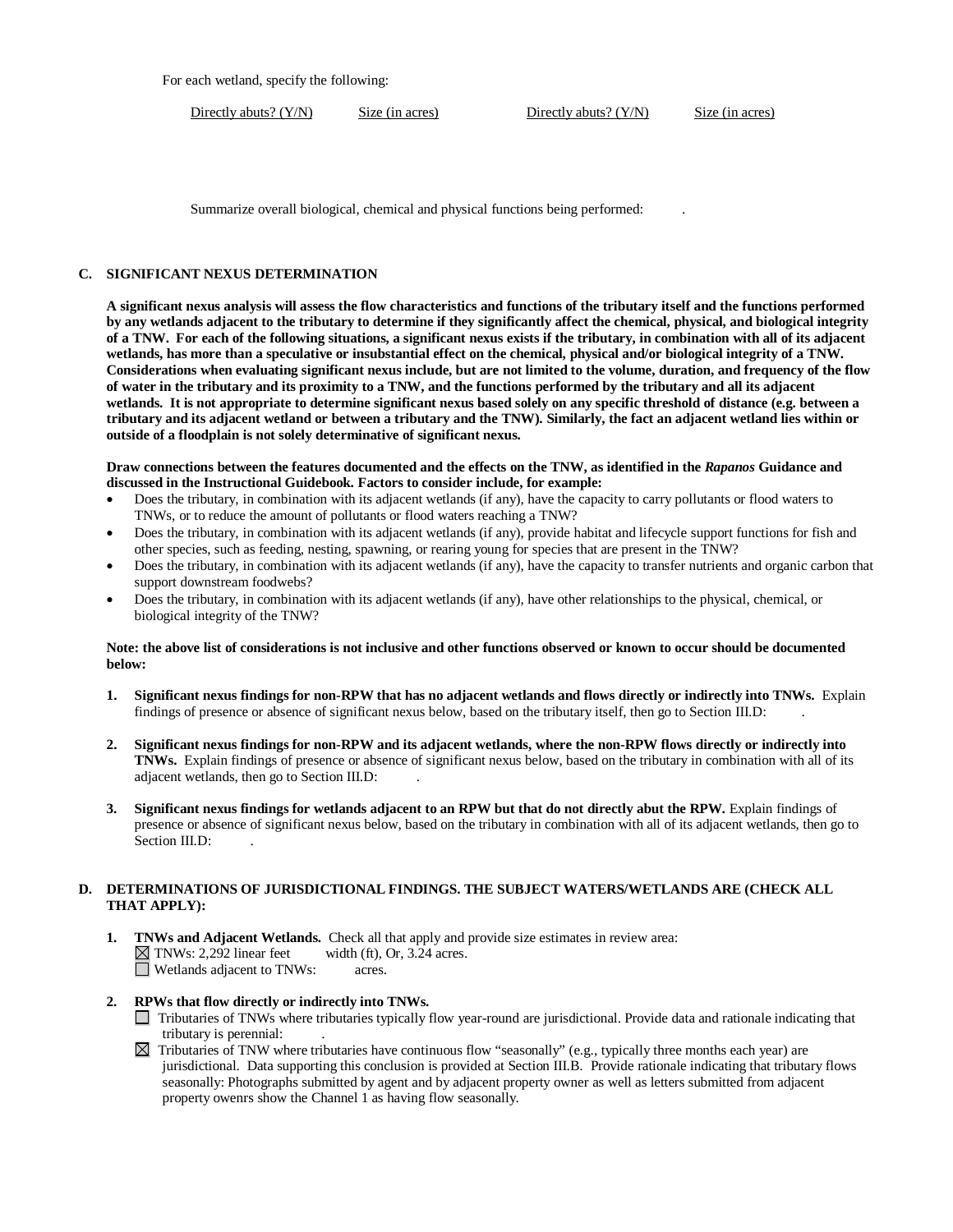Provide estimates for jurisdictional waters in the review area (check all that apply):

Tributary waters: **1,205** linear feet width (ft).

- Other non-wetland waters: acres.
	- Identify type(s) of waters: .

# **3. Non-RPW[s8](#page-7-0) that flow directly or indirectly into TNWs.**

Waterbody that is not a TNW or an RPW, but flows directly or indirectly into a TNW, and it has a significant nexus with a TNW is jurisdictional. Data supporting this conclusion is provided at Section III.C.

Provide estimates for jurisdictional waters within the review area (check all that apply):

- Tributary waters: **linear feet** width (ft).
	- Other non-wetland waters: acres.

Identify type(s) of waters: **.**

# **4. Wetlands directly abutting an RPW that flow directly or indirectly into TNWs.**

Wetlands directly abut RPW and thus are jurisdictional as adjacent wetlands.

- Wetlands directly abutting an RPW where tributaries typically flow year-round. Provide data and rationale indicating that tributary is perennial in Section III.D.2, above. Provide rationale indicating that wetland is directly abutting an RPW: **.**
- Wetlands directly abutting an RPW where tributaries typically flow "seasonally." Provide data indicating that tributary is seasonal in Section III.B and rationale in Section III.D.2, above. Provide rationale indicating that wetland is directly abutting an RPW: .

Provide acreage estimates for jurisdictional wetlands in the review area: acres.

- **5. Wetlands adjacent to but not directly abutting an RPW that flow directly or indirectly into TNWs.**
	- Wetlands that do not directly abut an RPW, but when considered in combination with the tributary to which they are adjacent **The Contract of the Contract of the Contract of the Contract of the Contract of the Contract of the Contract o** and with similarly situated adjacent wetlands, have a significant nexus with a TNW are jurisidictional. Data supporting this conclusion is provided at Section III.C.

Provide acreage estimates for jurisdictional wetlands in the review area: acres.

# **6. Wetlands adjacent to non-RPWs that flow directly or indirectly into TNWs.**

 $\Box$  Wetlands adjacent to such waters, and have when considered in combination with the tributary to which they are adjacent and with similarly situated adjacent wetlands, have a significant nexus with a TNW are jurisdictional. Data supporting this conclusion is provided at Section III.C.

Provide estimates for jurisdictional wetlands in the review area: acres.

# **7. Impoundments of jurisdictional waters. [9](#page-7-1)**

- As a general rule, the impoundment of a jurisdictional tributary remains jurisdictional.
- Demonstrate that impoundment was created from "waters of the U.S.," or
	- Demonstrate that water meets the criteria for one of the categories presented above (1-6), or

Demonstrate that water is isolated with a nexus to commerce (see E below).

# **E. ISOLATED [INTERSTATE OR INTRA-STATE] WATERS, INCLUDING ISOLATED WETLANDS, THE USE, DEGRADATION OR DESTRUCTION OF WHICH COULD AFFECT INTERSTATE COMMERCE, INCLUDING ANY SUCH WATERS (CHECK ALL THAT APPLY):[10](#page-7-2)**

- which are or could be used by interstate or foreign travelers for recreational or other purposes.
- $\Box$  from which fish or shellfish are or could be taken and sold in interstate or foreign commerce.<br>which are or could be used for industrial purposes by industries in interstate commerce.
	- which are or could be used for industrial purposes by industries in interstate commerce.
- □ Interstate isolated waters. Explain:<br>□ Other factors. Explain:
- Other factors. Explain:

# **Identify water body and summarize rationale supporting determination:** .

<span id="page-7-1"></span><span id="page-7-0"></span> <sup>8</sup>See Footnote # 3. 9 To complete the analysis refer to the key in Section III.D.6 of the Instructional Guidebook.

<span id="page-7-2"></span>**<sup>10</sup> Prior to asserting or declining CWA jurisdiction based solely on this category, Corps Districts will elevate the action to Corps and EPA HQ for review consistent with the process described in the Corps/EPA** *Memorandum Regarding CWA Act Jurisdiction Following Rapanos.*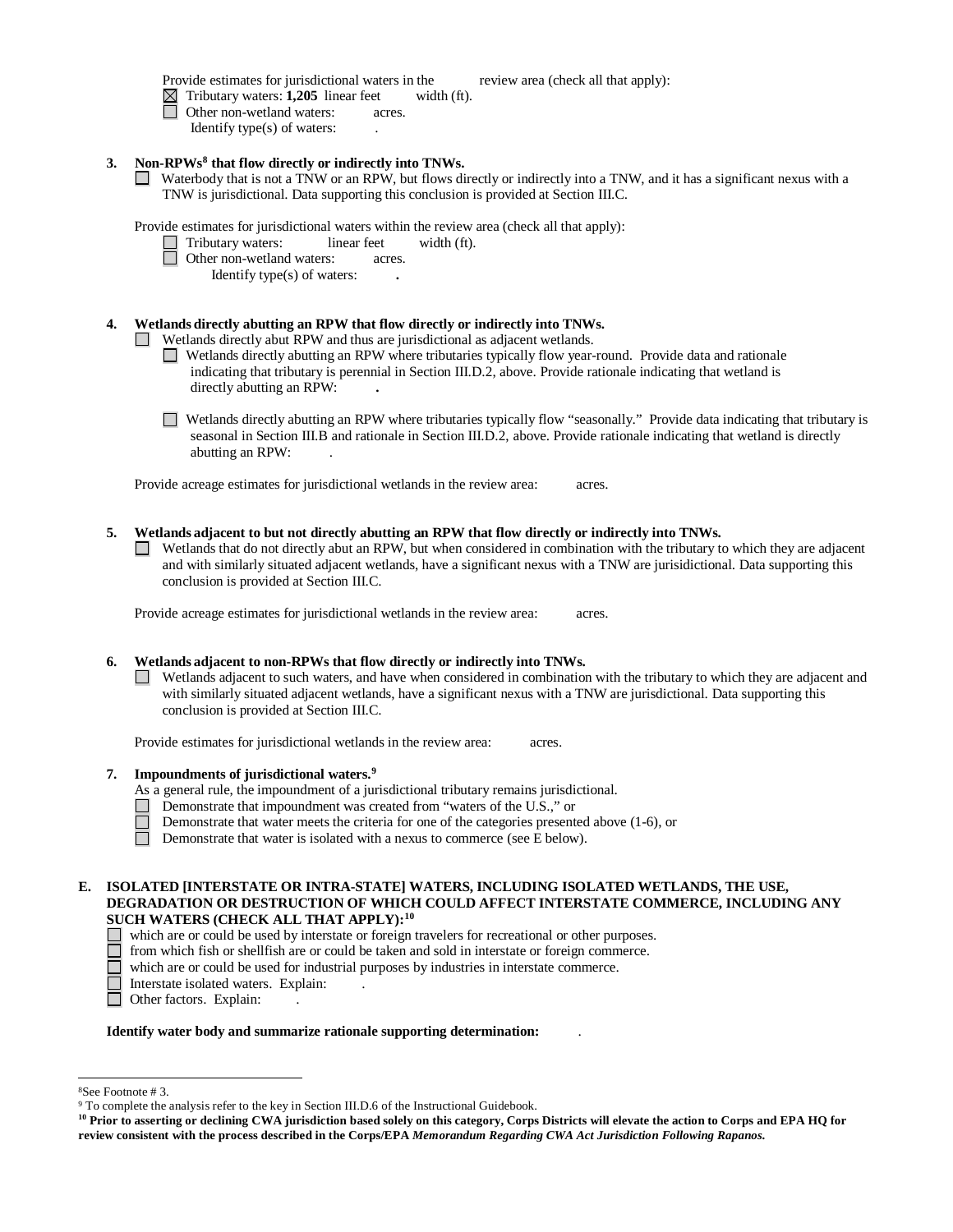Provide estimates for jurisdictional waters in the review area (check all that apply):<br>  $\Box$  Tributary waters: linear feet width (ft).

Tributary waters: linear feet width (ft).

- Other non-wetland waters: acres.
- Identify type(s) of waters: **.**
- □ Wetlands: acres.

## **F. NON-JURISDICTIONAL WATERS, INCLUDING WETLANDS (CHECK ALL THAT APPLY):**

- If potential wetlands were assessed within the review area, these areas did not meet the criteria in the 1987 Corps of Engineers Wetland Delineation Manual and/or appropriate Regional Supplements.
- Review area included isolated waters with no substantial nexus to interstate (or foreign) commerce.
	- $\boxtimes$  Prior to the Jan 2001 Supreme Court decision in "*SWANCC*," the review area would have been regulated based solely on the "Migratory Bird Rule" (MBR).
	- Waters do not meet the "Significant Nexus" standard, where such a finding is required for jurisdiction. Explain: **.**
- Other: (explain, if not covered above): **.**

Provide acreage estimates for non-jurisdictional waters in the review area, where the sole potential basis of jurisdiction is the MBR factors (i.e., presence of migratory birds, presence of endangered species, use of water for irrigated agriculture), using best professional judgment (check all that apply):

- **Non-wetland waters (i.e., rivers, streams):** linear feet width (ft). Lakes/ponds: 2.696 acres.
- Lakes/ponds: 2.696 acres. П
	- Other non-wetland waters: acres. List type of aquatic resource:
- $\boxtimes$  Wetlands: 1.48 acres.

Provide acreage estimates for non-jurisdictional waters in the review area that do not meet the "Significant Nexus" standard, where such a finding is required for jurisdiction (check all that apply):

- $\Box$ Non-wetland waters (i.e., rivers, streams): linear feet, width (ft).<br>Lakes/ponds: acres.
- $\Box$ Lakes/ponds:
	- Other non-wetland waters: acres. List type of aquatic resource:
- Wetlands: acres.

## **SECTION IV: DATA SOURCES.**

- **A. SUPPORTING DATA. Data reviewed for JD (check all that apply -** checked items shall be included in case file and, where checked and requested, appropriately reference sources below):
	- $\boxtimes$  Maps, plans, plots or plat submitted by or on behalf of the applicant/consultant: project location map, vegetation map, wetland delineation map, and drainage map.
	- $\boxtimes$  Data sheets prepared/submitted by or on behalf of the applicant/consultant.
		- Office concurs with data sheets/delineation report.
	- $\boxtimes$  Office does not concur with data sheets/delineation report. We concur with the delineation report on Wetlands 1 through 11 but we disagree on the Channel on the southern boundary of the site. We are asserting jurisdiction over this channel.
	- Data sheets prepared by the Corps: .
	- $\overline{\boxtimes}$ Corps navigable waters' study: Ellicot Creek TNW Jurisdictional Determination dated 6/12/08.
		- U.S. Geological Survey Hydrologic Atlas:
			- USGS NHD data.
			- USGS 8 and 12 digit HUC maps.
		- U.S. Geological Survey map(s). Cite scale & quad name: 1:24,000 Buffalo NE NY.
	- $\boxtimes$ USDA Natural Resources Conservation Service Soil Survey. Citation: Erie County.
	- $\boxtimes$ National wetlands inventory map(s). Cite name: Town of Amherst, Erie County, NY.
	- $\boxtimes$ State/Local wetland inventory map(s): State Freshwater Wetland Map.
	-
	- FEMA/FIRM maps:<br>100-year Floodplain Elevation is: (National Geodectic Vertical Datum of 1929)
	- $\boxtimes$  Photographs:  $\boxtimes$  Aerial (Name & Date): Aerial photographs available online on Bing and Google Earth-Pro.
		- or  $\boxtimes$  Other (Name & Date): Photographs submitted by applicant.
		- Previous determination(s). File no. and date of response letter:LRB: 1990-97632 April 22, 2013..
		- Applicable/supporting case law: .
		- Applicable/supporting scientific literature: .
		- Other information (please specify): .

| <b>B. ADDITIONAL COMMENTS TO SUPPORT JD:</b> Wetland 1 through 10 are outside Department of the Army jurisdiction because they |  |
|--------------------------------------------------------------------------------------------------------------------------------|--|
| do not meet the criteria for a jurisdictional water of the United States according to 33 CFR Part $328.3(a)(1-7)$ as follows:  |  |

1. do not/has not supported interstate or foreign commerce;